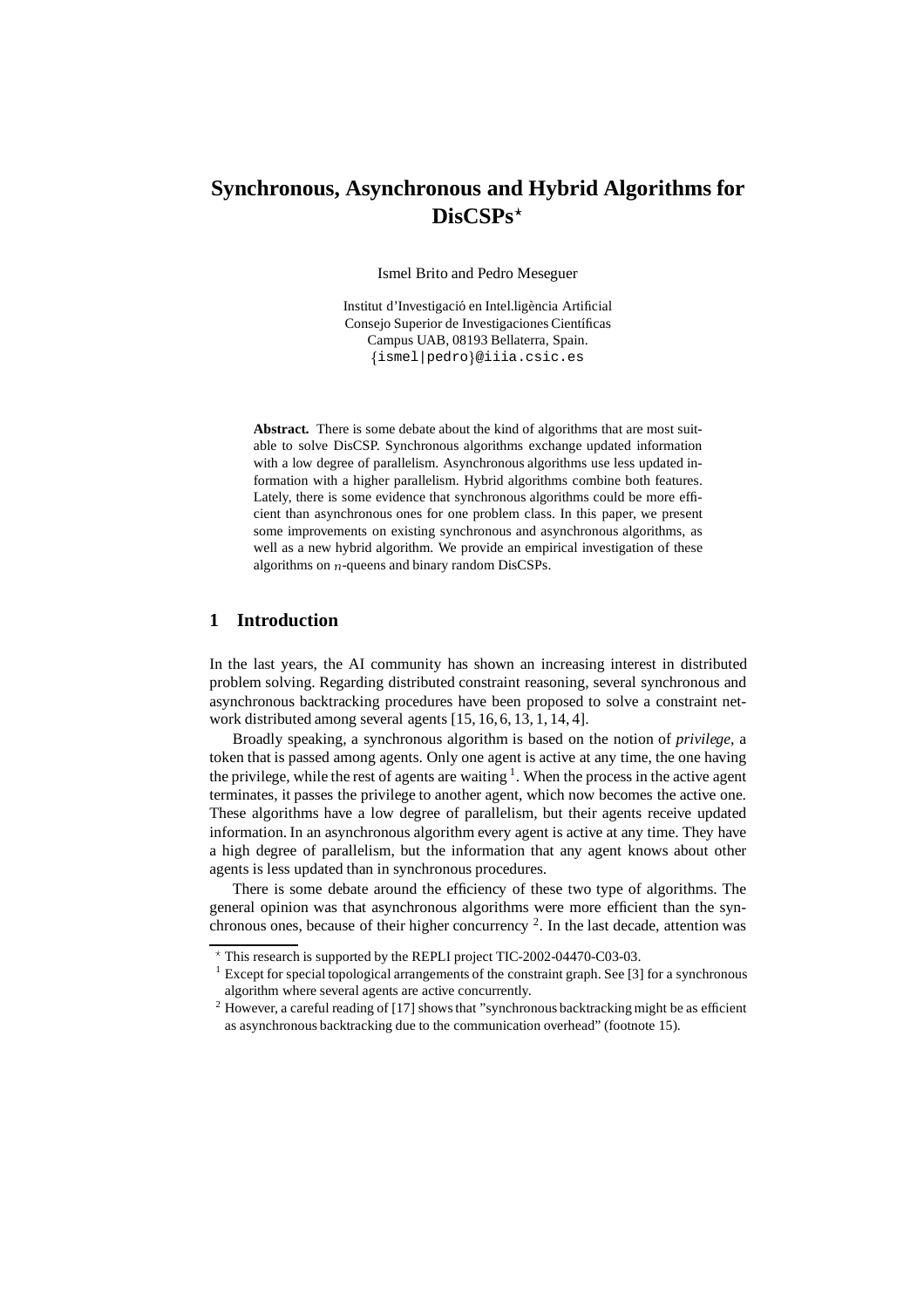mainly devoted to the study and development of asynchronous procedures, which represented a new approach with respect to synchronous ones, directly derived from centralized algorithms.

Recently, Zivan and Meisels reported that the performance of a distributed and synchronous version of Conflict-Based Backjumping (*CBJ*) surpasses Asynchronous Backtracking (*ABT*) for the random problem class  $\langle n = 10, m = 10, p_1 = 0.7 \rangle$ .

In this paper we continue this line of research, and we study the performance of three different procedures, one synchronous, one asynchronous and one hybrid, for solving sparse, medium and dense DisCSPs. The synchronous algorithm is *SCBJ*, a distributed version of the Conflict-Based Backjumping (*CBJ*) [12] algorithm. The asynchronous algorithm is the standard *ABT* enhanced with some heuristics. The hybrid algorithm is *ABT-Hyb*, a novel *ABT*-like algorithm, where some synchronization is introduced to avoid redundant messages. In addition, we present a detailed approach for processing messages by packets instead of processing messages one by one, in *ABT* and *ABT-Hyb*. We also provide an experimental evaluation for new low-cost heuristics for variable and value reordering.

The rest of the paper is organized as follows. In Section 2 we recall some basic definitions of DisCSP. In Section 3 we recall two existing algorithms for DisCSP solving: the synchronous *SCBJ*, and the asynchronous *ABT*. In Section 4 we present *ABT-Hyb*, a new hybrid algorithm that combines asynchronous and synchronous elements, proving its soundness and completeness. In Section 5 we describe the experimental setting (including some implementation details) and discuss the experimental results. Finally, Section 6 contains several conclusions and directions of further work.

# **2 Distributed CSP**

A constraint network is defined by a triple  $(\mathcal{X}, \mathcal{D}, \mathcal{C})$ , where  $\mathcal{X} = \{x_1, \ldots, x_n\}$  is a set of n variables,  $\mathcal{D} = \{D(x_1), \ldots, D(x_n)\}\$ is the set of their respective finite domains, and  $\mathcal C$  is a set of constraints declaring those value combinations which are acceptable for variables. The CSP involves finding values for the problem variables satisfying all constraints. We restrict our attention to constraints relating two variables, namely *binary* constraints. A constraint among the variables  $x_i$  and  $x_j$  will be denoted by  $c_{ij}$ .

A distributed CSP (DisCSP) is a CSP where the variables, domains and constraints of the underlying network are distributed among automated agents. Formally, a finite variable-based distributed constraint network is defined by a 5-tuple  $(\mathcal{X}, \mathcal{D}, \mathcal{C}, \mathcal{A}, \phi)$ , where X, D and C are as before.  $A = \{1, \ldots, p\}$  is a set of p agents, and  $\phi : X \to A$ is a function that maps each variable to its agent. Each variable belongs to one agent. The distribution of variables divides C in two disjoint subsets,  $C_{intra} = \{c_{ij} | \phi(x_i) =$  $\phi(x_i)$ , and  $\mathcal{C}_{inter} = \{c_{ij} | \phi(x_i) \neq \phi(x_i) \}$ , called intra-agent and inter-agent constraint sets, respectively. An intra-agent constraint  $c_{ij}$  is known by the agent owner of  $x_i$  and  $x_j$ , and it is unknown by the other agents. Usually, it is considered that an inter-agent constraint  $c_{ij}$  is known by the agents  $\phi(x_i)$  and  $\phi(x_j)$  [6, 17].

A solution of a distributed CSP is an assignment of values to variables satisfying every constraint (although distributed CSP literature focuses mainly on solving interagent constraints). Distributed CSPs are solved by the collective and coordinated action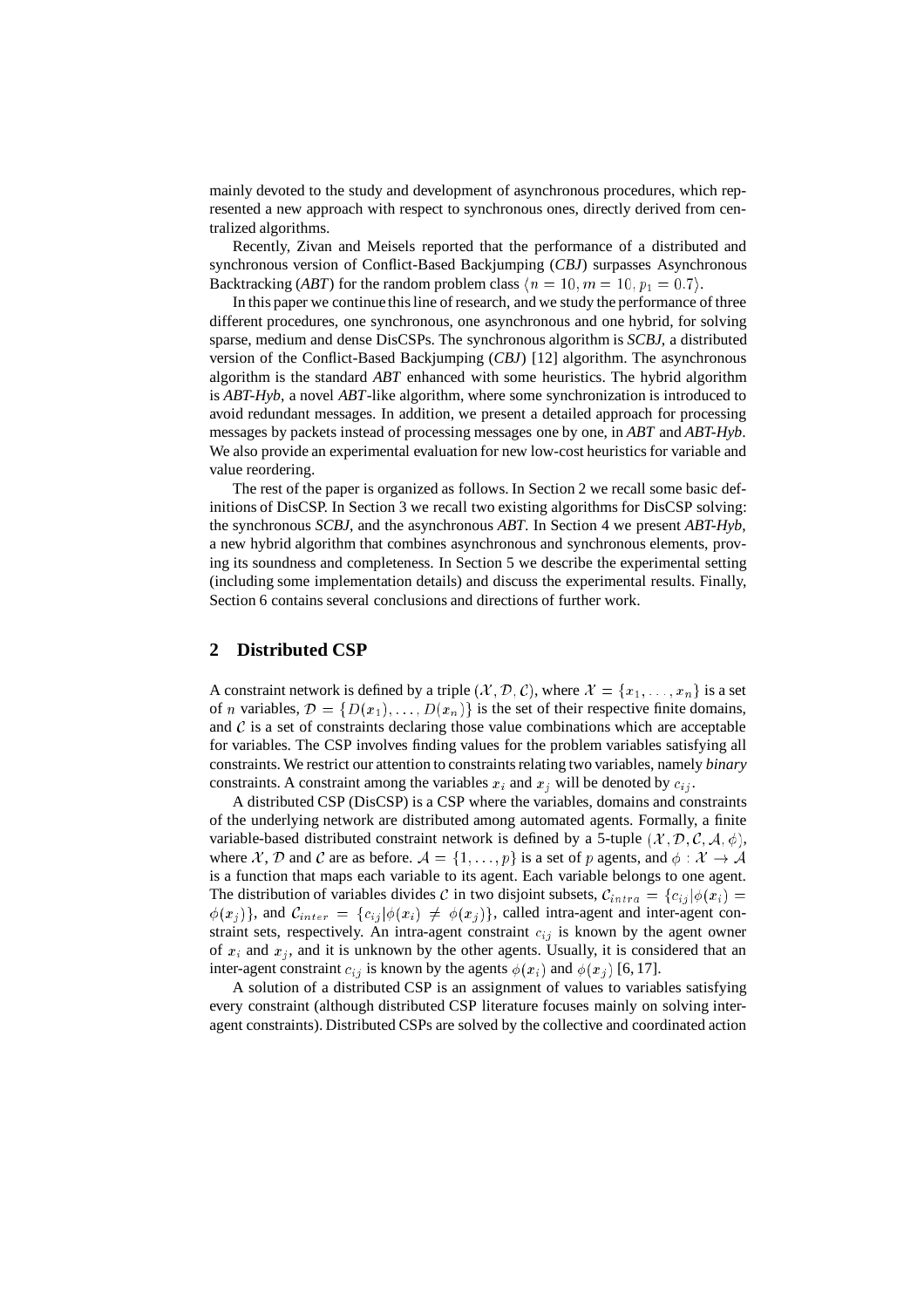of agents <sup>A</sup>. Agents communicate by exchanging messages. It is assumed that the delay in delivering a message is finite but random. For a given pair of agents, messages are delivered in the order they were sent.

For simplicity purposes, and to emphasize on distribution aspects, along the rest of the paper we assume that each agent owns exactly one variable. We identify the agent number with its variable index  $(\forall x_i \in \mathcal{X}, \phi(x_i) = i)$ . For this assumption, in the following we do not differentiate between a variable and its owner agent.

# **3 Existing Algorithms for DisCSP**

### **3.1 Synchronous Search: SCBJ**

Synchronous procedures can be directly derived from constraint algorithms in centralized search when extended to distributed environments. Generally, only one agent is active at any time in a a synchronous algorithm. Because of this, the active agent has always updated information, in the form of either a partial solution (from the part of the problem already assigned) or a backtracking.

The synchronous backtracking (*SBT*) algorithm for DisCSP was presented in [17]. Synchronous Conflict-Based Backjumping (*SCBJ*) [21] is a distributed version of the centralized Conflict-Based Backjumping (CBJ ) algorithm [11]. While *SBT* performs chronological backtrackking, *SCBJ* does not. Each agent keeps the *conflict set* (*CS*), formed by the assigned variables which are inconsistent with some value of the agent variable. Let *self* be a generic agent. When a wipe-out occurs, it allows to *self* to backtrack directly to the closest conflict variable in  $CS_{self}$ , say  $x_i$  and sends  $CS_{self} - \{x_i\}$ to be added to  $CS_i$ . Like *SBT*, *SCBJ* exchanges *Info* and *Back* messages, which are processed as follows (*self* is the receiver):

- **–** *Info(partial-solution)*.*self* receives the partial solution, assigns its variable consistently, selects the next variable and sends the new partial solution to it in a *Info* message. If it has no consistent value, *self* sends a *Back* message to the closest variable in  $CS_{self}$ .
- **–** *Back(conflict-set)*. *self* has to change its value, because *sender* has no value consistent with the partial solution. The current value of *self* is discarded, and the new conflict-set of *self* is the union of its old conflict-set and the one received. After this, *self* behaves as after receiving a *Info* message.

After receiving any of these messages, *self* becomes the active agent. *self* passes the privilege to other agent sending to it an *Info* or a *Back* message. The search ends unsuccessfully when any agent encounters an empty domain and its *CS* is empty. Otherwise, a solution will be found when the last agent is reached and there is a consistent value for it.

## **3.2 Asynchronous Search: ABT**

In asynchronous search, all agents are active at any time, having a high degree of parallelism. Asynchronous Backtracking (*ABT*) [15, 17–19] was a pioneer asynchronous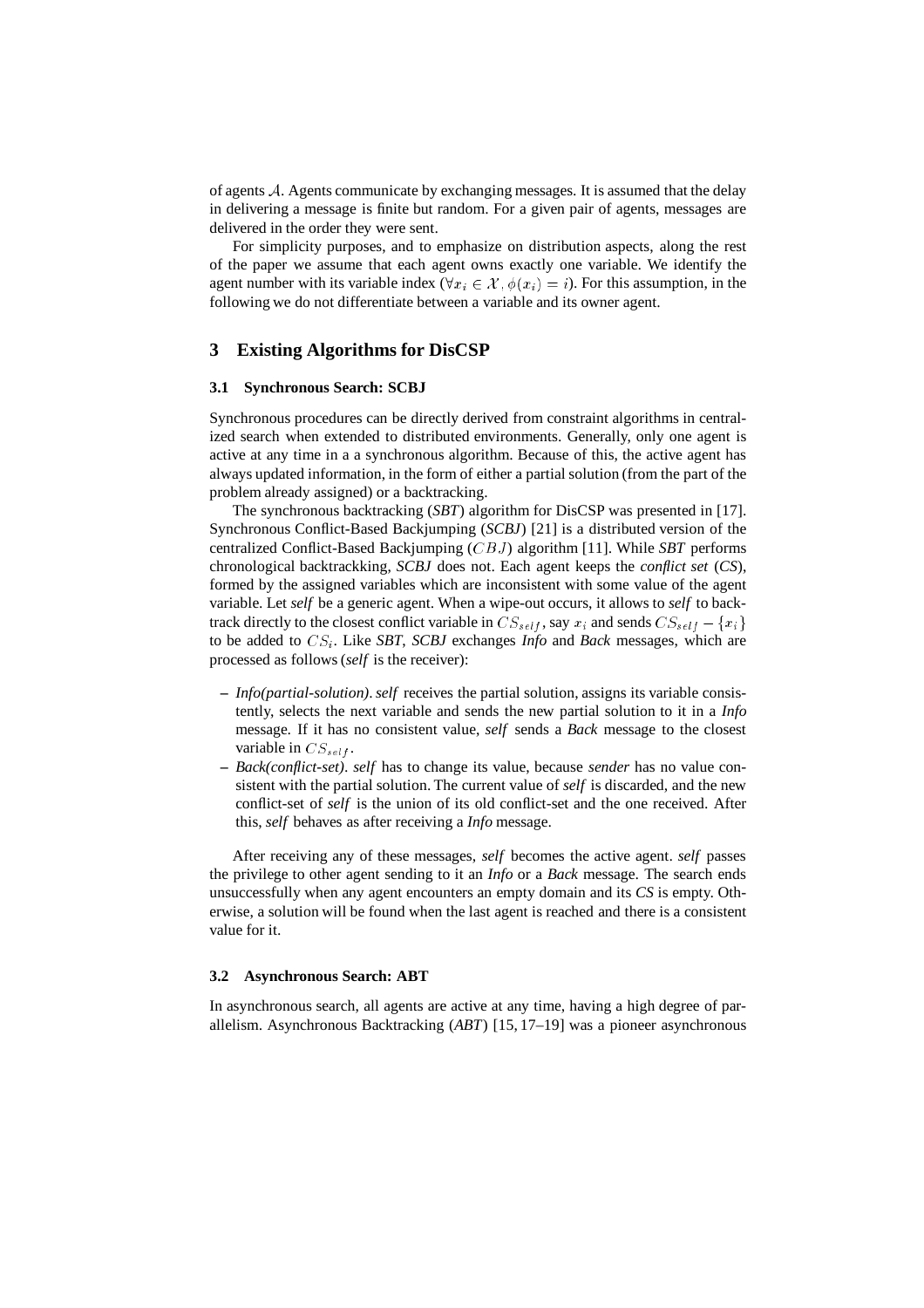algorithm to solve DisCSP. *ABT* requires a total agent ordering. Agent *i* has higher priority than *j* if *i* appears before *j* in the ordering. Each agent keeps its own agent view and nogood store. Considering a generic agent *self*, the agent view of *self* is the set of values that it believes to be assigned to its higher priority agents. The nogood store keeps nogoods as justifications of inconsistent values.

When *self* makes an assignment, it sends *Info* messages, to its lower priority agents, informing about its current assignment. When *self* receives a *Back* message, the included nogood is accepted if it is consistent with *self*'s agent view, otherwise it is discarded as obsolete. An accepted nogood is added to *self*'s nogood store to justify the deletion of the value it targets. In standard *ABT*, when *self* cannot take any value consistent with its agent view, because of the original constraints or because of the received nogoods, new nogoods are generated as inconsistent subsets of the agent view, and are sent, as *Back* messages, to the closest agent involved, causing backtracking.

In our *ABT* implementation, we keep a single nogood per removed value. When there is no value consistent with the agent view, a new nogood is generated by resolving all nogoods, as described in [1]. This nogood is sent in a *Back* message.

If *self* receives a nogood mentioning another agent not connected with it, *self* requires to add a link from that agent to *self*. *self* sends an assignment to that agent and after received, a link from the other agent to *self* will exist. The search terminates when achieving quiescence in the network, meaning that a solution has been found because all agents are agree with their current assignment, or when the empty nogood is generated, meaning that the problem is unsolvable.

# **4 Hybrid Search: ABT-Hyb**

In *ABT*, many *Back* messages are obsolete when they arrive to the receiver. *ABT* could save much work if these messages were not sent. Although the sender agent cannot detect those messages that will become obsolete when reaching the receiver, it is possible to avoid sending those which are redundant.

Let *self* be a generic agent. When *self* sends a *Back* message, it performs a new assignment and informs of it to lower priority agents, without waiting to receive any message showing the effect of the *Back* message in higher agents. This can be a source of inefficiency in the following situation. If <sup>k</sup> sends a *Back* message to <sup>j</sup> causing a wipeout in <sup>j</sup>, then <sup>j</sup> sends a *Back* message to some previous agent <sup>i</sup>. If <sup>j</sup> takes the same value as before and sends an *Info* message to <sup>k</sup> before <sup>i</sup> changes its value, <sup>k</sup> will find again the same inconsistency so it will send the same nogood to <sup>j</sup> in a *Back* message. Agent <sup>j</sup> will discard this message as obsolete, sending again its value in an *Info*. The process is repeated generating useless messages, until some higher variable changes its value and the corresponding *Info* arrives to <sup>j</sup> and <sup>k</sup>.

Based on this intuition, we present *ABT-Hyb*, a hybrid algorithm that combines asynchronous and synchronous elements. *ABT-Hyb* behaves like *ABT* when no backtracking is performed: agents take their values asynchronously and inform lower priority agents. However, when an agent has to backtrack, it does it synchronously as follows. If *self* has no value consistent with its agent view and its nogood store, it sends a *Back* message and enters in a *waiting* state. In this state, *self* has no assigned value, and it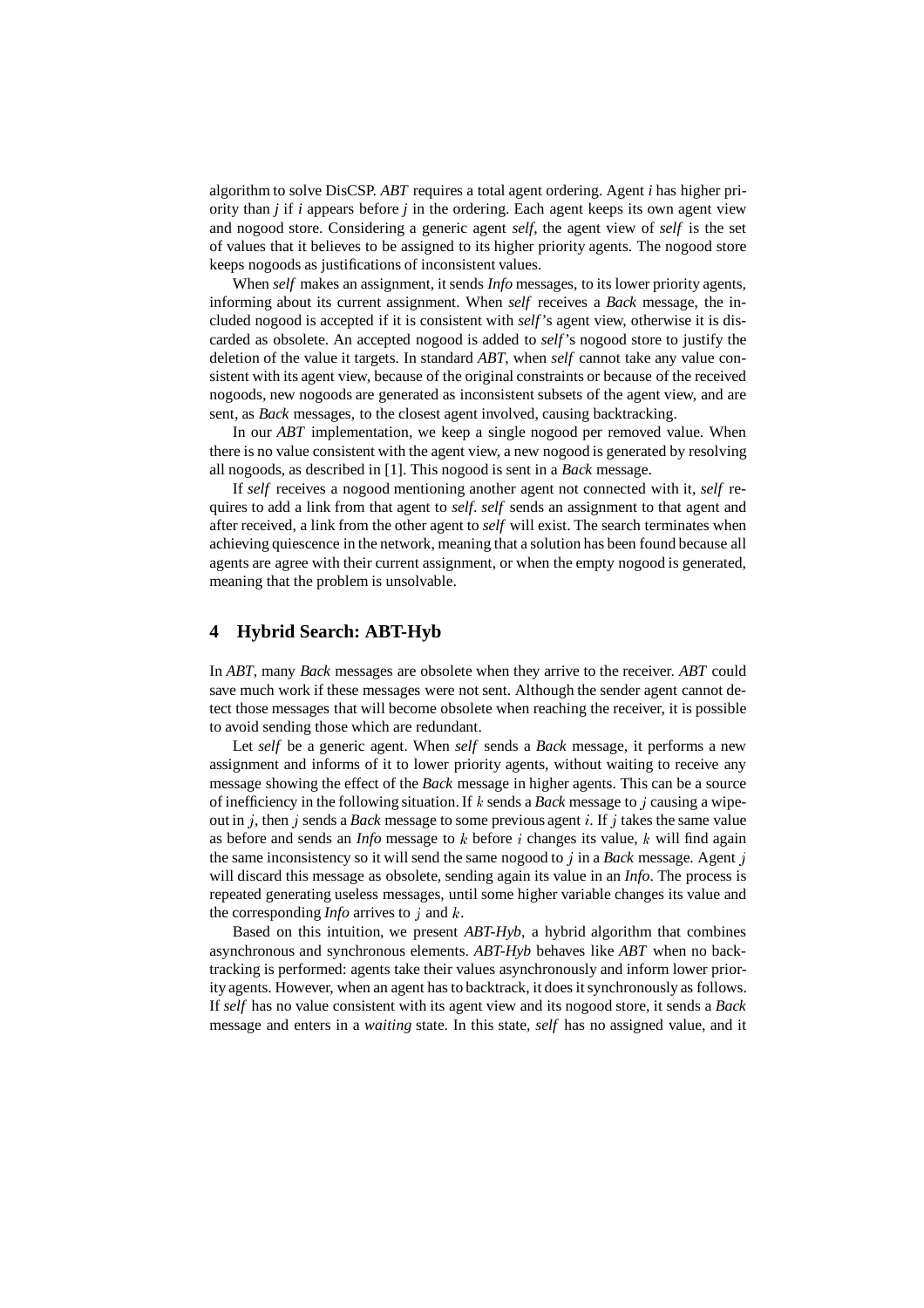does not send out any message. Any received *Info* message is accepted, updating *self*'s agent view accordingly. Any received *Back* message is rejected as obsolete, since *self* has no value assigned. *self* leaves the waiting state when receiving one the following messages,

- 1. an *Info* message that allows *self* to has a value consistent with its agent view or,
- 2. an *Info* message from the receiver of the last *Back* message (the one causing to enter the waiting state) or,
- 3. a *Stop* message informing that the problem has not solution.

When *self* receives one of these messages, it leaves the waiting state. At this point, *ABT-Hyb* switches to *ABT*.

Like in *ABT*, the problem is unsolvable if during the search an empty nogood is derived. Otherwise, a solution is found when no messages are travelling through the network (i.e.quiescence is reached in the network). No matter the synchronous backtracking, *ABT-Hyb* inherits the good theoretical properties of *ABT*, namely soundness, completeness and termination. To proof these properties, we start with some lemmas.

## **Lemma 1.** *In ABT-Hyb, no agent will stay forever in a waiting state.*

**Proof.** In *ABT-Hyb*, an agent enters the waiting state after sending a *Back* message to a higher priority agent. The first agent  $(x_1)$  in the ordering will not enter in the waiting state because no *Back* message departs from it. Suppose that no agent in  $x_1, x_2, \ldots, x_{k-1}$ is waiting forever, and suppose that  $x_k$  enters the waiting state after sending a *Back* message to  $x_j$   $(1 \le j \le k - 1)$ . We will show that  $x_k$  will not be forever in the waiting state.

When  $x_j$  receives the *Back* message, there are two possible states:

- 1.  $x_j$  is waiting. Since no agent in  $x_1, x_2, \ldots, x_{k-1}$  is waiting forever,  $x_j$  will leave the waiting state at some point. If  $x_j$  has a value consistent with its new agent view, it will send it to  $x_k$  in an *Info* message. If  $x_j$  has no value consistent with its new agent view, it will backtrack and enter again in a waiting state. This can be done a finite number of times (because there is a finite number of values per variable) before finding a consistent value or discovering that the problem has no solution generating a *Stop* message. In both cases,  $x_k$  will leave the waiting state.
- 2.  $x_i$  is not waiting. The *Back* message could be:
	- (a) Obsolete in the value of  $x_j$ . In this case, there is an *Info* message travelling from  $x_j$  to  $x_k$  that has not arrived to  $x_k$ . After receiving such a message,  $x_k$ will leave the waiting state.
	- (b) Obsolete not in the value of  $x_j$ . In this case,  $x_j$  resends to  $x_k$  its value by an *Info* message. After receiving such a message,  $x_k$  will leave the waiting state.
	- (c) Not obsolete. The value of  $x_j$  is forbidden by the nogood in the *Back* message, and a new value is tried. If  $x_j$  finds another value consistent with its agent view, it takes it and send an *Info* message to  $x_k$ , which will leave the waiting state. Otherwise,  $x_i$  has to backtrack to a previous agent in the ordering, and enters the waiting state. Since no agent in  $x_1, x_2, \ldots, x_{k-1}$  is waiting forever,  $x_i$  will leave the waiting state at some point, and as explained in the point 1 above, it will cause that  $x_k$  will leave the waiting state as well.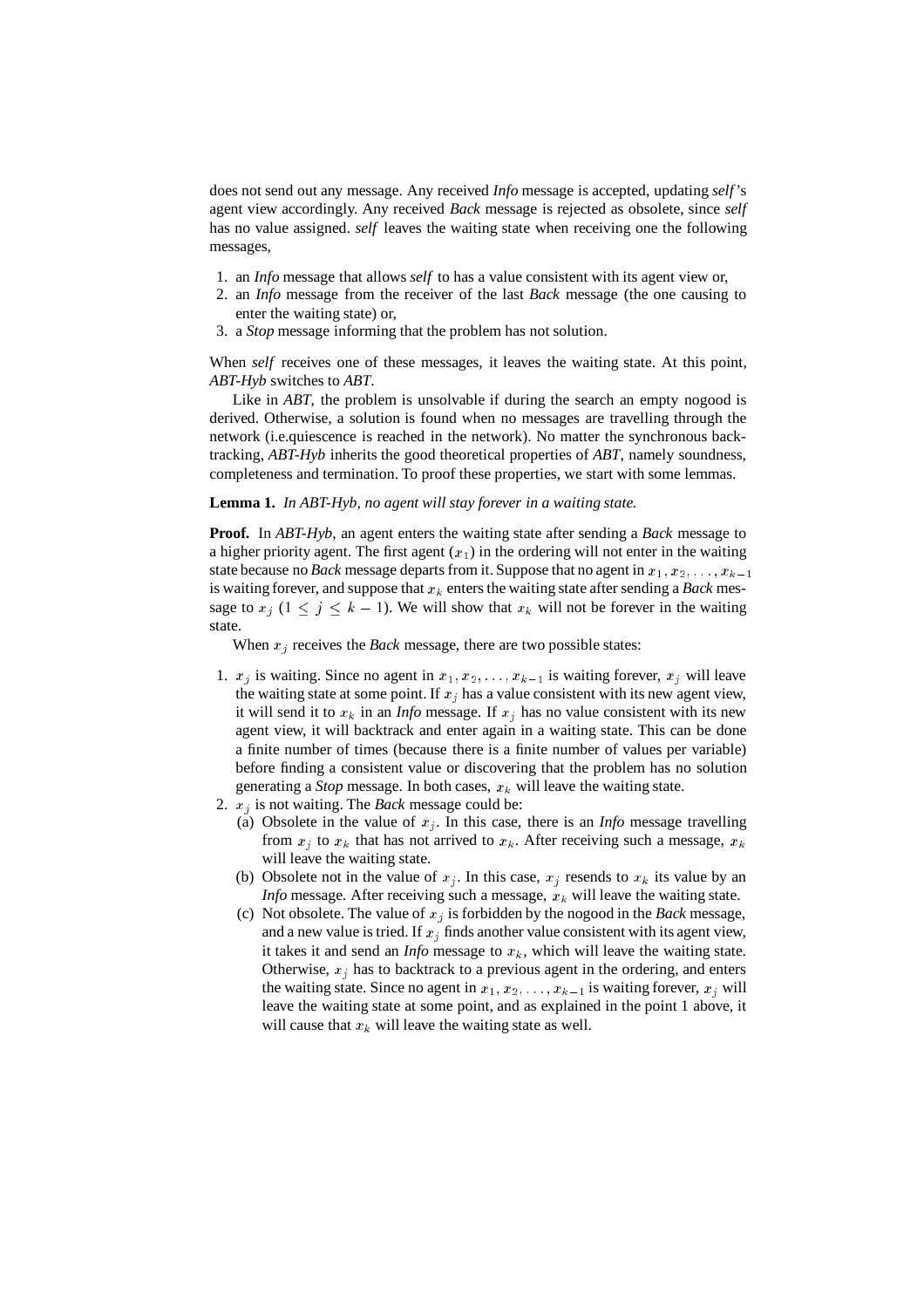Therefore, we conclude that  $x_k$  will not stay forever in the waiting state.

**Lemma 2.** *In ABT-Hyb, if an agent is in a waiting state, the network is not quiescent.*

**Proof.** An agent is in a waiting state after sending a *Back* message. Because Lemma 1, this agent will leave the waiting state in finite time. This is done after receiving an *Info* or *Stop* message. Therefore, if there is an agent in a waiting state, the network cannot be quiescent at least until one of those messages has been produced.  $\Box$ 

**Lemma 3.** *A nogood, discarded as obsolete because the receiver is in a waiting state, will be resent to the receiver until the sender realizes that it has been solved, or the empty nogood has been derived.*

**Proof.** If an agent k sends a nogood to an agent j that is in a waiting state, this nogood is discarded and agent  $k$  enters the waiting state. From Lemma 1, no agent can stay forever in a waiting state, so agent  $k$  will leave that state in finite time. This is done after receiving either,

- 1. An *Info* message from <sup>j</sup>. If this message does not solve the nogood, it will be generated and resend to  $j$ . If it solves it, this nogood is not generated, exactly in the same way as *ABT* does.
- 2. An *Info* message allowing a consistent value for <sup>k</sup>. In this case, the nogood is solved, so it is not resent again.
- 3. A *Stop* message. The process terminates without solution.

Therefore, we conclude that the nogood is sent again until it is solved (either by an *Info* message from j or from another agent) or the empty nogood is generated.  $\Box$ 

#### **Proposition 1.** *ABT-Hyb is sound.*

**Proof.** From Lemma 2, *ABT-Hyb* reaches quiescence only when no agent is in a waiting state. From this fact, *ABT-Hyb* soundness derives directly from *ABT* soundness: when the network is quiescent all agents satisfy their constraints, so the current assignments of agents form a solution. If this would not be the case, at least one agent would detect a violated constraint and it would send a message, breaking the quiescence assumption.  $\Box$ 

## **Proposition 2.** *ABT-Hyb is complete and terminates.*

**Proof.** From Lemma 3, the synchronicity of backtracking in *ABT-Hyb* does not cause to ignore any nogood. Then, *ABT-Hyb* explores the search space as good as *ABT* does. From this fact, *ABT-Hyb* completeness comes directly from *ABT* completeness. New nogoods are generated by logical inference from the initial constraints, so the empty nogood cannot be derived if there is a solution. Total agent ordering causes that backtracking discards one value in the highest variable reached by the *Back* message. Since the number of values is finite, the process will find a solution if it exists, or it will derive the empty nogood otherwise.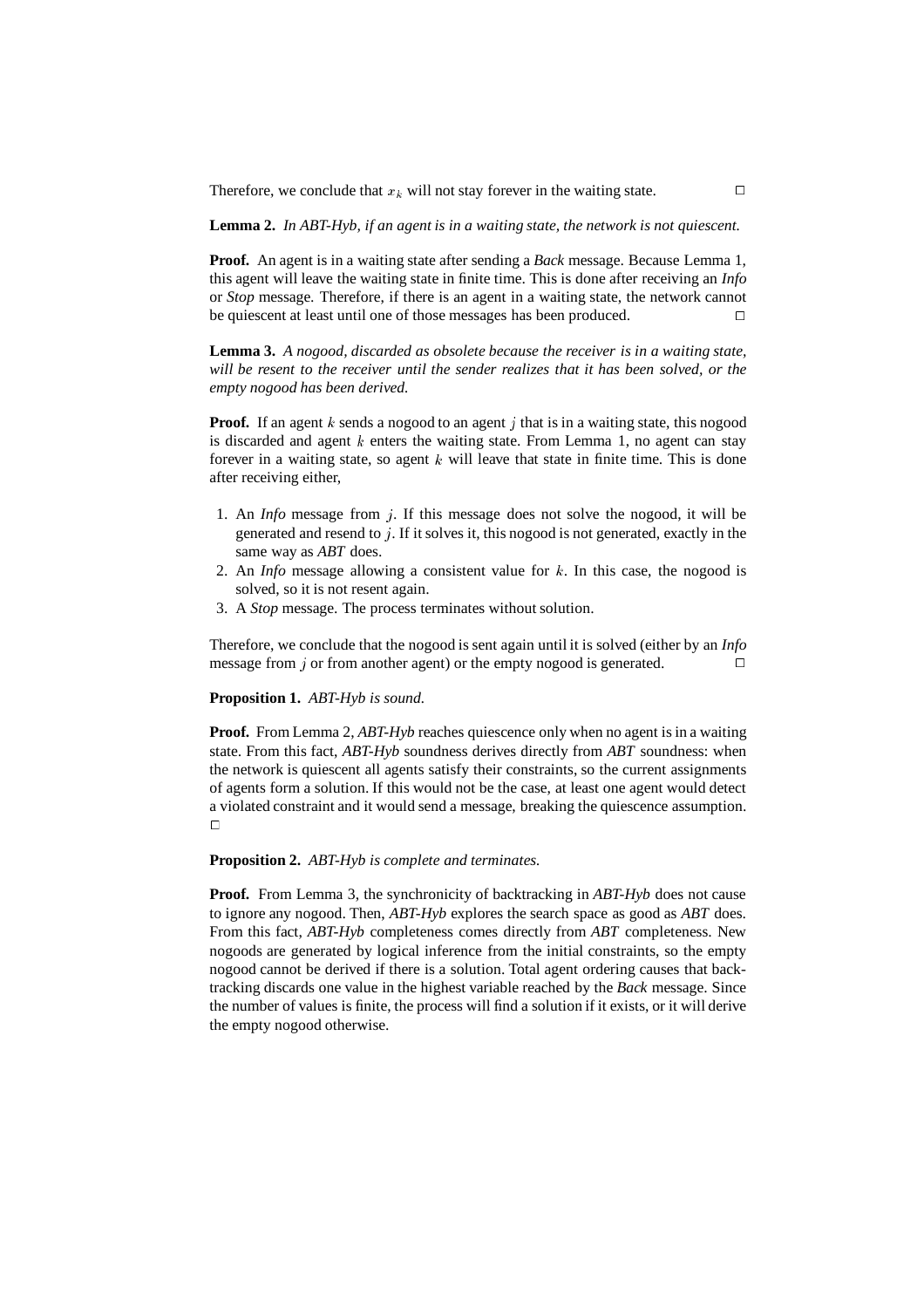To see that *ABT-Hyb* terminates, we have to prove that no agent falls into an infinite loop. This comes from the fact that agents cannot stay forever in the waiting state (Lemma 1), and that *ABT* agents cannot be in an endless loop.

Alternatively to synchronous backtracking, we can avoid resending redundant *Back* messages assuming exponential-space algorithms. Let assume that *self* stores every nogood sent, while it is not obsolete. If a wipe-out occurs in *self*, if the new generated nogood is equal to one of the stored nogoods, it is not sent. This allows *self* not sending identical nogoods until some higher agent changes its value and the corresponding *Info* arrives to *self*. But it requires exponential space, since the number of nogoods generated could be exponential in the number of agents with higher priority than *self*. A similar idea is also found in [16] for the asynchronous weak-commitment algorithm (*AWC*).

# **5 Experimental Results**

We have tested *SCBJ*, *ABT* and *ABT-Hyb* algorithms on the distributed <sup>n</sup>-queens problem and on random binary problems. Algorithmic performance is evaluated considering computation and communication costs. In synchronous algorithms, the computation effort is measured by the total number of constraint checks  $(cc)$ , and the global communication effort is evaluated by the total number of messages exchanged among agents  $(msq).$ 

For the asynchronous algorithms *ABT* and *ABT-Hyb*, computation effort is measured by the number of "concurrent constraint checks" (*ccc*), which was defined in [8], following Lamport's logic clocks [10]. Each agent has a counter for its own number of constraint checks. The number of concurrent constraint checks is computed by attaching to every message the current counter of the constraint checks of the sending agent. When an agent receives a message, it updates its counter to the higher value between its own counter and the counter attached to the received message. When the algorithm terminates, the highest value among all the agent counters is taken as the number of concurrent constraint checks. Informally, this number approximates the longest sequence of constraint checks not performed concurrently. As for synchronous search, we evaluate the global communication effort as the total number of messages exchanged among agents (msg).

## **5.1 Implementation Details**

**Nogood management.** To assure polynomial space in *ABT* and *ABT-Hyb*, we keep one nogood per forbidden value. However, if several nogoods are available for each value, it may be advisable to choose the most appropriate resolvent in order to speed up search. With this aim, we implement the following heuristic. If a value is forbidden for some stored nogood, and a new nogood forbidding the same value arrives, we store the nogood with the highest possible lowest variable involved. Notice that, even those nogoods which are obsolete on the value of the receiving variable can be used to select the most suitable nogood with respect to the heuristic.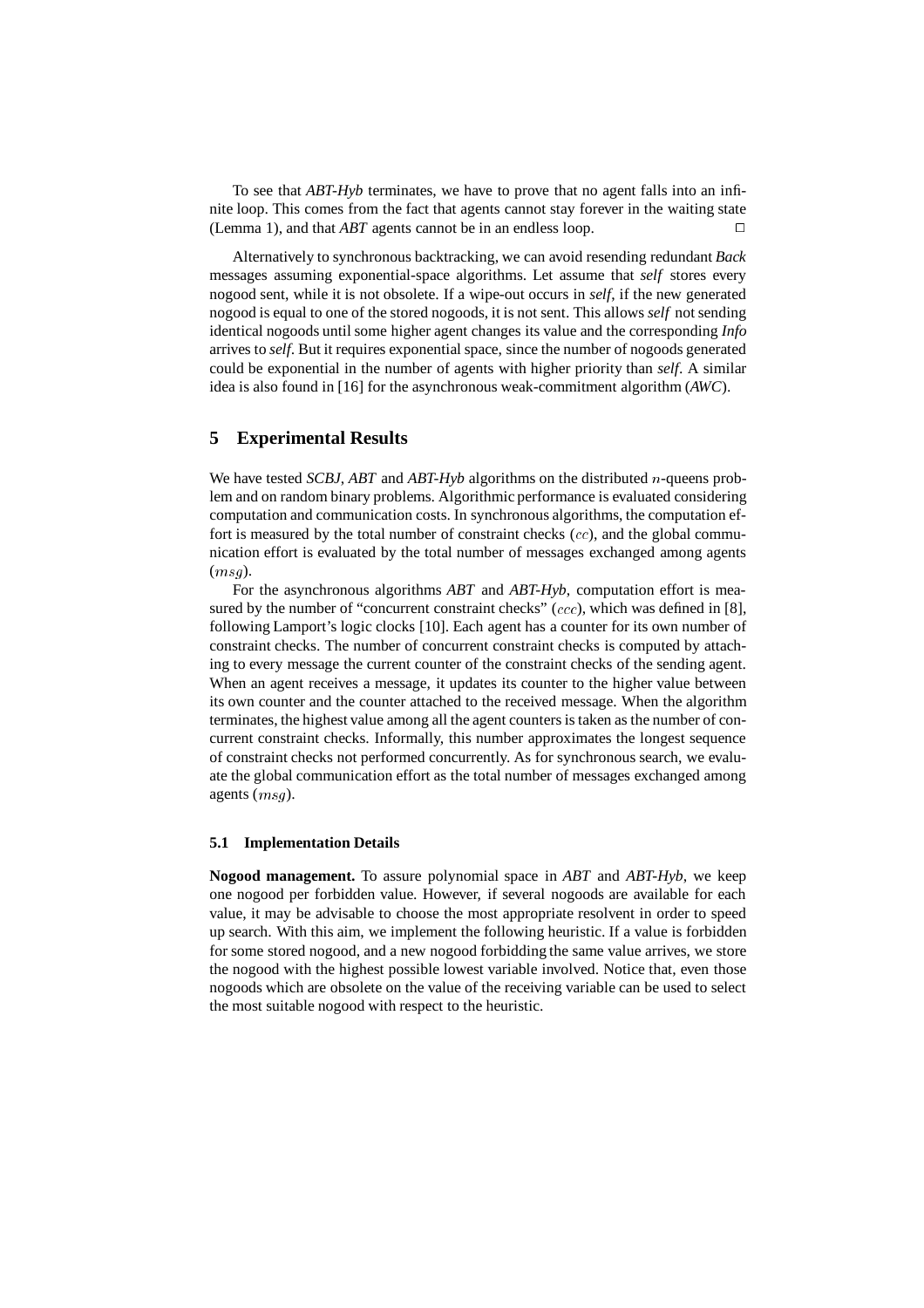**Saving messages.** In asynchronous algorithms, some tricks can be used to decrease the number of messages exchanged. We implement the following:

- 1. *Value in* AddL. When a new link with agent <sup>k</sup> is requested by *self*, instead of sending the *AddL* message and assuming this assignment until a confirmation is received, *ABT* include in the *AddL* message the value of  $x_k$  recorded in the received nogood. After reception of the *AddL* message, agent <sup>k</sup> informs *self* of its current value only if it is different from the value contained in the *AddL* message. In this way, some messages may be saved.
- 2. *Avoid resending same values*. *ABT* can keep track of the last value taken by *self*. When selecting a new value, if it happens that the new value is the same as the last value, *self* does not resend it to  $\Gamma^+(self)$ , because this information is already known. Again, this may save some messages.

**Processing Messages by Packets**. *ABT* agents can process messages one by one, reacting as soon as a message is received. However, this strategy of *single-message process* may cause some useless work. For instance, consider the reception of an *Info* message reporting a change of an agent value, immediately followed by another *Info* from the same agent. Processing the first message causes some work that becomes useless as soon as the second message arrives. More complex examples can be devised, causing to waste substantial effort.

To prevent useless work, instead of reacting after each received message, the algorithm reads all messages that are in the input buffer and stores them in internal data structures. Then, the algorithm processes all read messages as a whole, ignoring those messages that become obsolete by the presence of another message. We call this strategy *processing messages by packets*, where a packet is the set of messages that are read from the input buffer until it becomes empty. Somehow, this idea was mentioned in [17] and [21]. In the latter, a comparison between *single-message process* and *processing messages by packets* is presented. However, in none of them a formal protocol for *processing messages by packets* is completely developed.

When an agent processes messages by packets, it reads all messages from its input buffer, and processes them as a whole. The agent looks for any consistent value after its agent view and its nogood store are updated with these incoming messages. To do that, we propose a protocol which requires three lists to store the incoming messages, the *Info*-List, *Back*-List and the *AddL*-List. In each list is stored the messages of the corresponding type, following the reception order. Each list of messages is processed as follows.

- 1. *Info*-List. First, the *Info*-List is processed. For each sender agent, all *Info* messages but the last are ignored. The remaining *Info* messages update *self* agent view, removing nogoods if needed.
- 2. *Back*-List. Second, the *Back*-List is processed. Obsolete *Back* messages are ignored. *self* stores nogoods of no obsolete messages, and it sends *AddL* messages to unrelated agents appearing in those nogoods. For those messages containing the correct current value of *self*, the sender is recorded in *RemainderSet*.
- 3. *AddL-List*. Third, the *AddL-List* is processed updating  $\Gamma^+(self)$  without sending the *Info* message.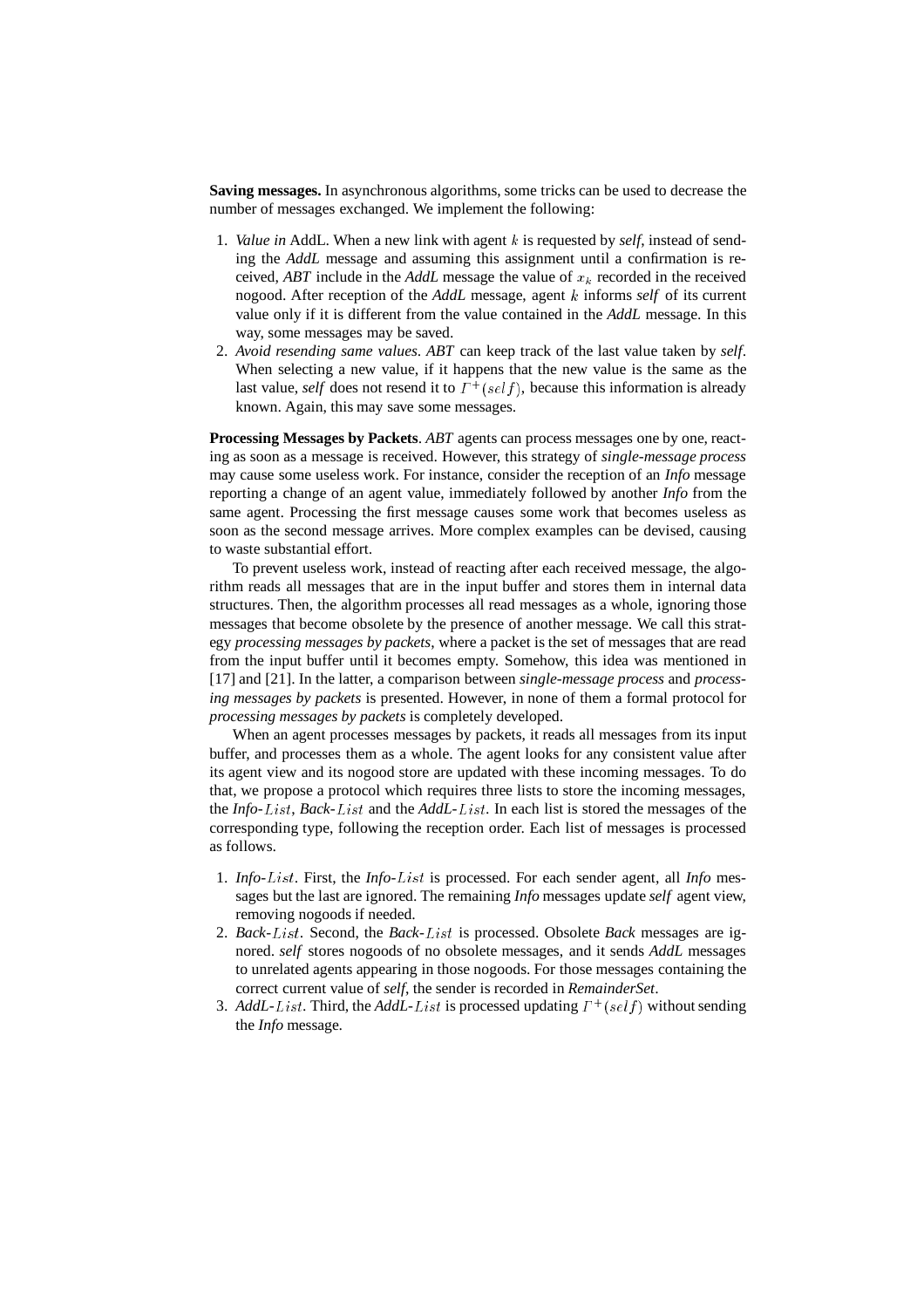| lex              | SCBJ        |        | ABT                                                          |         | ABT-Hyb   |         |  |
|------------------|-------------|--------|--------------------------------------------------------------|---------|-----------|---------|--|
| $\boldsymbol{n}$ | $_{\rm cc}$ | msg    | ccc                                                          | msg     | ccc       | msg     |  |
| 10               | 1,612       | 170    | 2,223                                                        | 740     | 1,699     | 502     |  |
| 15               | 31.761      | 2,231  | 56,412                                                       | 13,978  | 32,373    | 6,881   |  |
| 20               |             |        | 6,518,652 306,337 11,084,012 2,198,304                       |         | 6,086,376 | 995,902 |  |
| 25               | 1,771,192   | 70,336 | 3,868,136                                                    | 693,832 | 1,660,448 | 271,092 |  |
| rand             | <b>SCBJ</b> |        | ABT                                                          |         | ABT-Hyb   |         |  |
| $\boldsymbol{n}$ | $_{\rm cc}$ | msg    | ccc                                                          | msg     | ccc       | msg     |  |
| 10               | 965         | 91     | 1,742                                                        | 332     | 916       | 238     |  |
| 15               | 4,120       | 247    | 7,697                                                        | 1,185   | 4,007     | 786     |  |
| 20               | 19,532      | 921    | 20,661                                                       | 4,772   | 15,720    | 2,748   |  |
| 25               | 21,372      | 746    | 31,849                                                       | 6,553   | 27,055    | 3,863   |  |
| min              | <b>SCBJ</b> |        | ABT                                                          |         | ABT-Hyb   |         |  |
| $\boldsymbol{n}$ | $_{\rm cc}$ | msg    | ccc                                                          | msg     | ccc       | msg     |  |
| 10               | 2,800       | 204    | 3,716                                                        | 896     | 2,988     | 555     |  |
| 15               | 35,339      | 2,210  | 49,442                                                       | 11,055  | 32,303    | 5,906   |  |
| 20               | 215,816     | 10,765 | 320,278                                                      | 63,378  | 165,338   | 28,686  |  |
| 25               |             |        | 19,949,074 791,089 38,450,786 6,716,505 17,614,330 2,795,319 |         |           |         |  |

Table 1. Results for distributed *n*-queens with lex, random and min-conflict value ordering.

- 4. Consistent value. Fourth, *self* tries to find a value consistency with the agent view. If a wipe-out happens in this process, the corresponding *Back* message is sent, and a consistent value is searched.
- 5. *Info* sent. Fifth, *Info* messages containing *self* current value are sent to all agents in  $\Gamma^+(self)$  and to all agents in *RemainderSet*. The three lists become empty.

As described in Section 3.2, the search ends when quiescence is reached (i.e. all agents are happy with their current assignment) or an empty nogood is derived.

## **5.2 Distributed** <sup>n</sup>**-queens Problem**

The distributed *n*-queens problem is the classical *n*-queens problem (locate *n* queens in an  $n \times n$  chessboard such that no pair of queens are attacking each other) where each queen is hold by an independent agent. We have evaluated the algorithms for four dimensions  $n = 10, 15, 20, 25$ . In Table 1 we show the results in terms of constraint checks/concurrent constraint checks and total number of messages exchanged, averaged over 100 executions with different random seeds (ties are broken randomly). Lexicographic (static) variable ordering has been used for *SCBJ*, *ABT*, and *ABT-Hyb*. Three value ordering heuristics have been tested *lex* (lexicographic),*rand* (random) and *min* (min-conflicts) [9] on all the algorithms. Given that an exact *min* computation requires extra messages, we have made an approximation, which consists of computing the heuristic assuming initial domains. With this approximation, the *min* value ordering heuristic can be computed in a preprocessing step.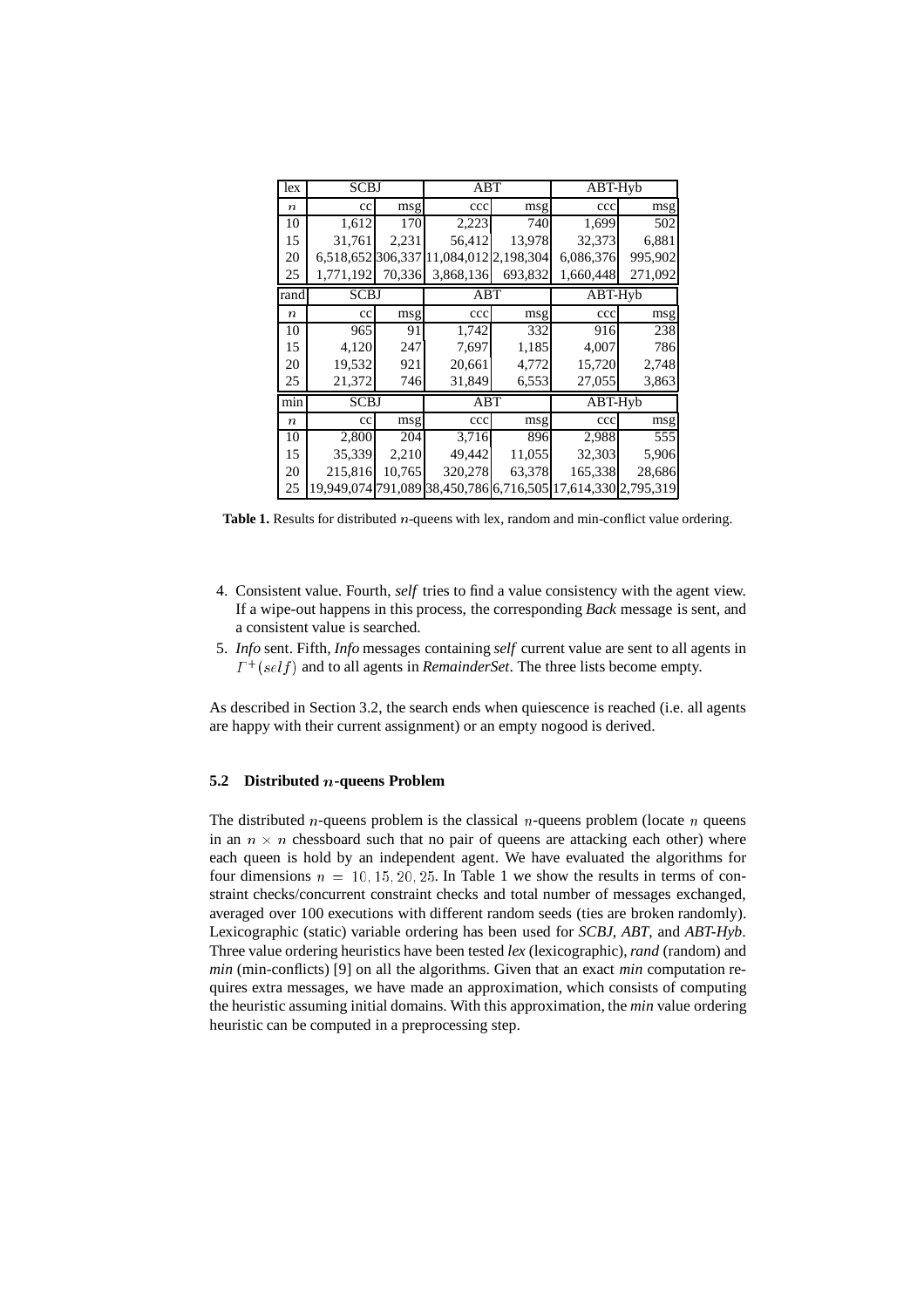We observe that the random value ordering provides the best performance for every algorithm and every dimension tested. Because of that, in the following we concentrate our analysis on the results of random value ordering.

Considering the relative performance of asynchronous algorithms, *ABT-Hyb* is always better than *ABT*, in both number of concurrent constraint checks and total number of messages. It is relevant to scrutinize the improvement of *ABT-Hyb* over *ABT* with respect to the type of messages. In Table 2, we provide the total number of messages per message type for *SCBJ*, *ABT* and *ABT-Hyb* with random value ordering. In *ABT-Hyb* the number of obsolete *Back* messages decreases in one order of magnitude with respect the same type of messages in *ABT*, causing *ABT-Hyb* to improve over *ABT*. However, this improvement goes beyond the savings in obsolete *Back* messages, because *Info* and *Back* messages decrement to a larger extent. This is due to the following collective effect. When an *ABT* agent sends a *Back* message, it tries to get a new consistent value without knowing the effect that backtracking causes in higher priority agents. If it finds such a consistent value, it informs to lower priority agents using *Info* messages. If it happens that this value is not consistent with new values that backtracking causes in higher priority agents, these *Info* messages would be useless, and new *Back* messages would be generated. *ABT-Hyb* tries to avoid this situation. When an *ABT-Hyb* agent sends a *Back* message, it waits until it receives notice of the effect of backtracking in higher priority agents. When it leaves the waiting state, it tries to get a new consistent value. At this point, it knows some effect of the backtracking on higher priority agents, so the new value will be consistent with it. In this way, the new value has more chance to be consistent with all higher priority agents, and the *Info* messages carrying it will be more likely to make useful work.

Considering the performance of synchronous vs. asynchronous algorithms, we compare *SCBJ* against *ABT-Hyb* with random value ordering. In terms of computation effort (constraint checks) *SCBJ* performs better than  $ABT-Hy\bar{b}$  for  $n = 25$  and worse for  $n = 20$ , with very similar results for  $n = 10, 15$ . In terms of communication cost, *SCBJ* uses less messages than *ABT-Hyb* for the four dimensions tested. This comparison should be qualified, noting that the lenght of *Info* messages differ from synchronous to asynchronous algorithms. In *SCBJ*, an *Info* message contains the partial solution which could be of size <sup>n</sup>, while in *ABT-Hyb* an *Info* message contains a single assignment of size 1. Assuming that the communication cost depends more crucially on the number of messages than on their length, we conclude that *SCBJ* is more efficient in communication terms than *ABT-Hyb*. Considering both aspects, computation effort and communication cost, *SCBJ* seems to be the algorithm of choice for the <sup>n</sup>-queens problem.

## **5.3 Random Problems**

Uniform binary random CSPs are characterized by  $\langle n, d, p_1, p_2 \rangle$  where n is the number of variables,  $d$  the number of values per variable,  $p_1$  the network *connectivity* defined as the ratio of existing constraints, and  $p_2$  the constraint *tightness* defined as the ratio of forbidden value pairs. We have tested random instances of 16 agents and 8 values per agent, considering three connectivity classes, sparse  $(p_1=0.2)$ , medium  $(p_1=0.5)$  and dense  $(p_1=0.8)$ .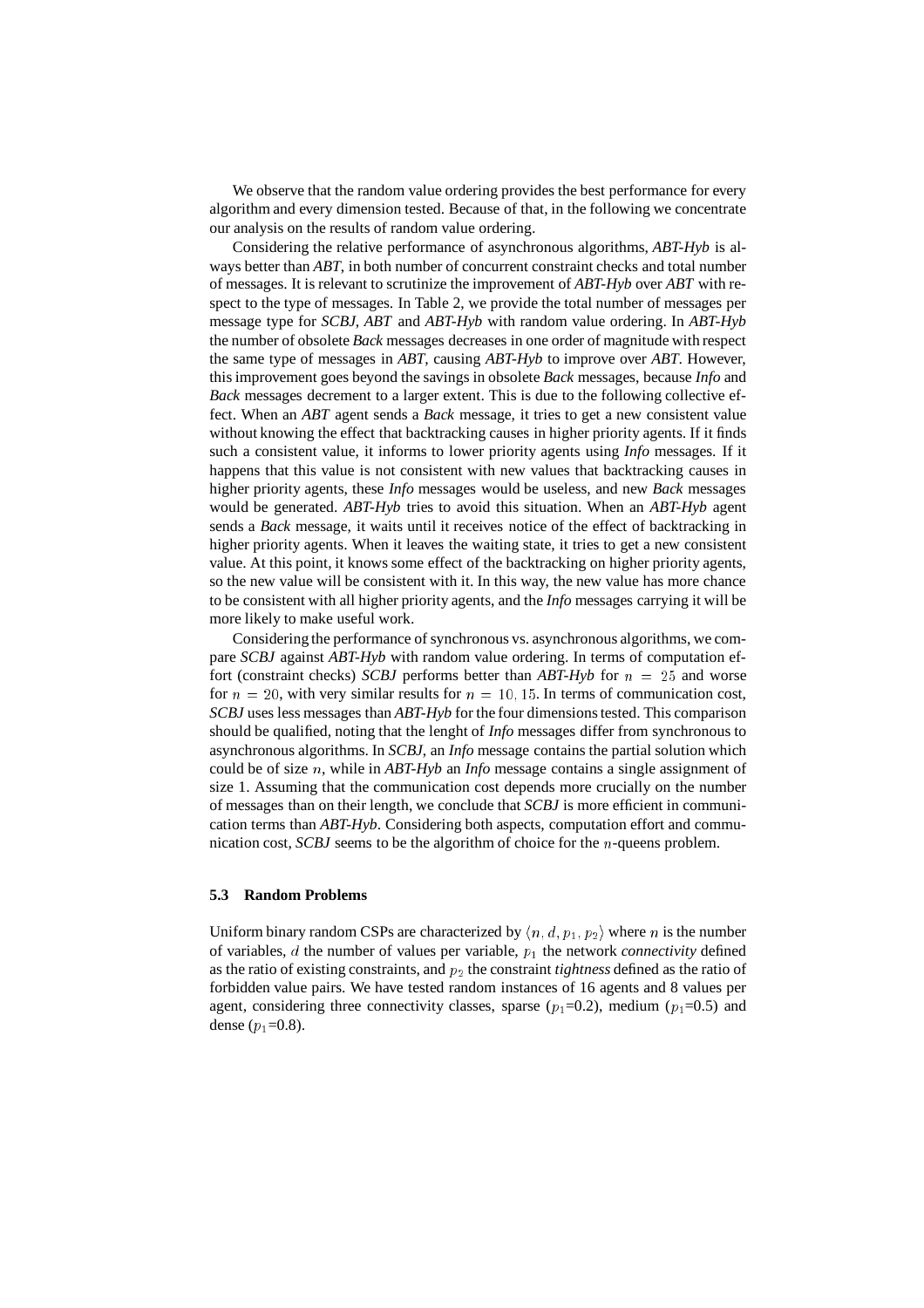| rand | <b>SCBJ</b> |                 |                            | ABT |                                                 | ABT-Hyb   |     |    |  |
|------|-------------|-----------------|----------------------------|-----|-------------------------------------------------|-----------|-----|----|--|
| n    |             |                 |                            |     | Info Back    Info Back Obsol    Info Back Obsol |           |     |    |  |
| 10   | 55          | 36 <sup>1</sup> | 251                        | 81  | 24 I                                            | 195       | 431 |    |  |
| 15   | 146         |                 | 101 901 284                |     | 91 <sup>1</sup>                                 | 649       | 137 | 10 |  |
| 20   |             |                 | $\ 539\ 382\ 3,612\ 1,160$ |     |                                                 | 408 2,293 | 455 | 38 |  |
| 25   | 452         |                 | 294 5,027 1,526            |     |                                                 | 520 3,240 | 623 | 50 |  |

**Table 2.** Number of messages exchanged by *SCBJ*, *ABT* and *ABT-Hyb* per message type, for the distributed <sup>n</sup>-queens problem with random value ordering.



**Fig. 1.** Constraint checks and number of messages for *SCBJ*, *SCBJ-amd1*, *SCBJ-amd2*, *ABT* and *ABT-Hyb* on binary random problems.

In a synchronous algorithm, it is simple to implement some heuristic for dynamic variable ordering. Considering the heuristic of minimum domain, an exact computation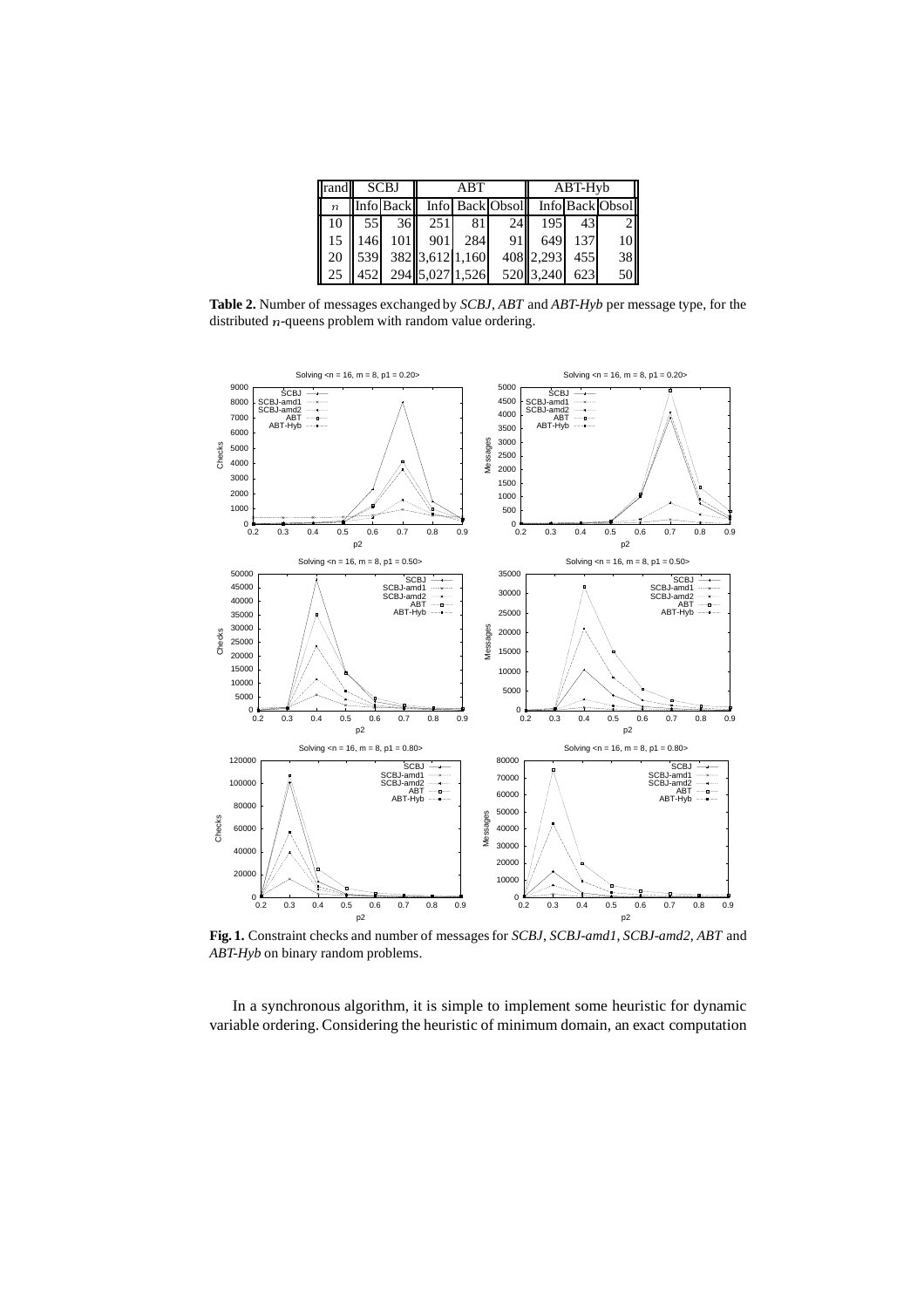| rand | SCBJ SCBJ-amd1 |  | ABT |                                                                                                                        |  |  | ABT-Hyb |                     |  |  |           |
|------|----------------|--|-----|------------------------------------------------------------------------------------------------------------------------|--|--|---------|---------------------|--|--|-----------|
|      |                |  |     | p <sub>2</sub>    Info    Back    Info    Back    Info    Back    Obsol    Link    Info    Back    Obsol    Link       |  |  |         |                     |  |  |           |
|      |                |  |     | $[0.20][2,647]1,254$ 100 63 3,587 1,310 320 26 3,141 949 53 24                                                         |  |  |         |                     |  |  |           |
|      |                |  |     | $\ 0.50\ $ 6,913 3,556 477 321 24,725 7,025 2,336 40 17,650 3,335 321 37                                               |  |  |         |                     |  |  |           |
|      |                |  |     | $\left\  0.80 \right\  9,761 \left\  5,265 \right\  1,052$ 758 $\left\  58,283 \right\  16,432 \left\  6,497 \right\ $ |  |  |         | 19 37,046 5,956 755 |  |  | <b>18</b> |

**Table 3.** Number of messages exchanged by *SCBJ*, *SCBJ-amd1*, *ABT* and *ABT-Hyb* per message type, for random binary problems with random value ordering.

requires extra messages. To avoid this, we have implemented the following approximations,

- **–** AMD1. Each agent computes the interval  $min_i, max_i$  of the minimum and maximum number of inconsistent values in the domain of every unassigned variable  $x_i$  with the partial solution. This interval is included in the *Info* message. Then, the next variable to be assigned is chosen as follows: (i) if there is  $x_i$  such that  $min_i > min{d, max_i}, \forall x_i$  unassigned, selects  $x_i$  (where d is the domain size); (ii) otherwise, selects the variable with maximum  $max_i$ .
- **–** AMD2. This approach only computes the current domains of the unassigned variables after *Back* messages. When *self* sends a *Back* message to  $x_i$ , instead of sending it directly to  $x_i$  it goes chronologically. Each intermediate variable recognizes that it is not its destination, and it includes the current size of its domain in the message. This messages ends in  $x_i$  and after assigning it, the minimum domain heuristic without considering the effect of  $x_j$ 's assignment can be applied on the subset of intermediate variables. It causes some extra messages, but its benefits pay-off.

In Figure 1, we report results averaged over 100 executions for *SCBJ*, *SCBJ-amd1*, *SCBJ-amd2*, *ABT* and *ABT-Hyb*, with random value ordering.

Considering synchronous algorithms, approximating minimum domains heuristic is always beneficial both in computation effort and in communication cost. Consistently in the three classes tested, the approximation *amd1* provides better results than *amd2*, both in terms of checks and messages. When using *amd1*, the baseline of constraint checks is not zero, due to the heuristic computation done as a preprocessing step.

Considering asynchronous algorithms, we observe again that *ABT-Hyb* is always better than *ABT* for the three problem classes, in both computation effort and communication cost. We believe that this is due to the effect already described for the distributed  $n$ -queens problem. This is confirmed after analyzing the number of messages per message type of Table 3.

Comparing the performance of synchronous vs. *ABT-Hyb*, we observe the following. In terms of computation effort (constraint checks), *SCBJ* is always worse than *ABT-Hyb*, and *SCBJ* is often the worst algorithm (except in the  $\langle 16, 8, 0.8 \rangle$  class, where it is the second worst). This behaviour changes dramatically when adding the minimum domain heuristic approximations: *SCBJ-amd1* and *SCBJ-amd2* are the best and second best algorithms in the three classes tested, and they are always better than *ABT-Hyb*.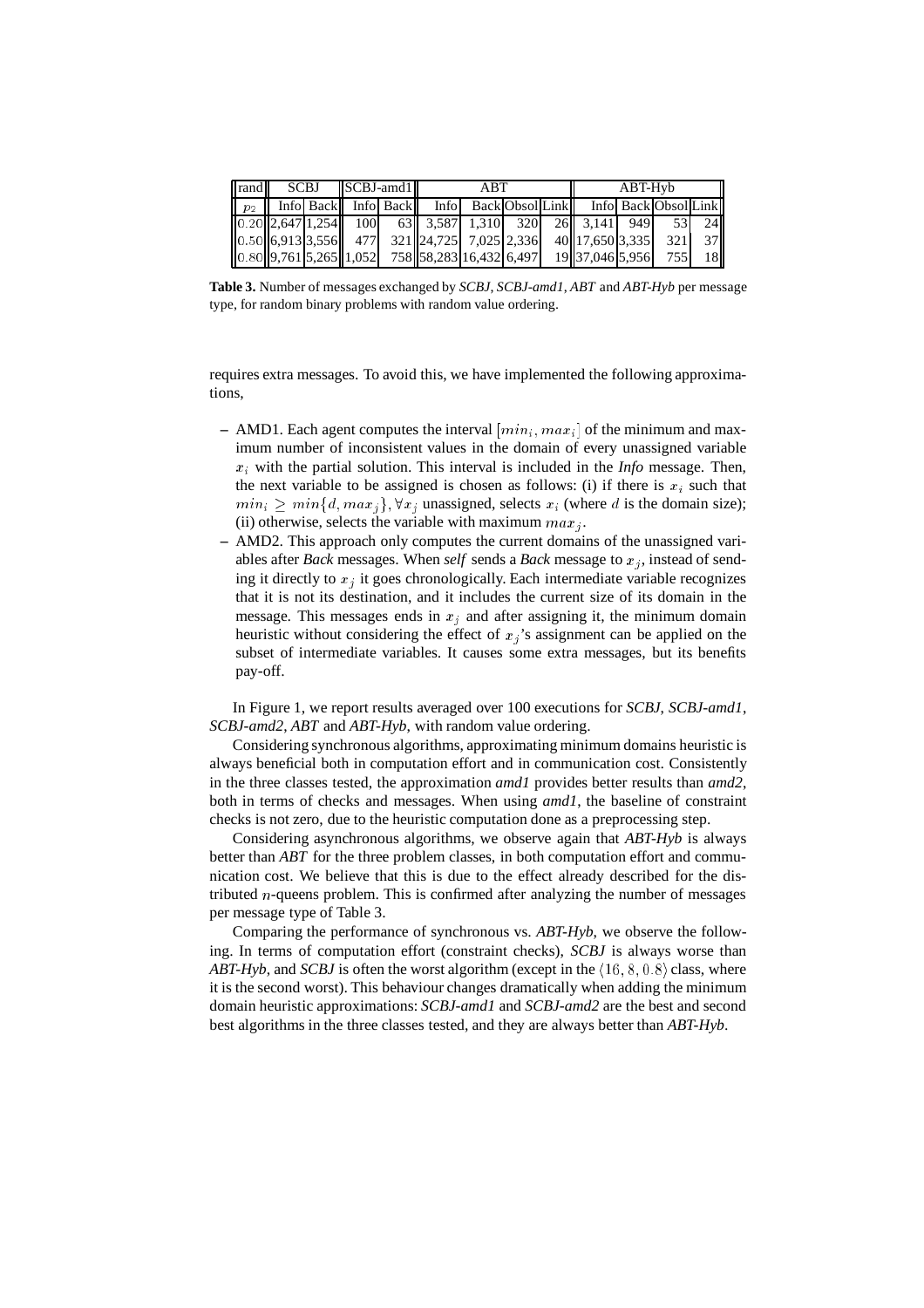| min            | <b>SCBJ</b>                                                                                                              |     | SCBJ-amd1 SCBJ-amd2 |  |               |  | ABT |     | ABT-Hvb |     |
|----------------|--------------------------------------------------------------------------------------------------------------------------|-----|---------------------|--|---------------|--|-----|-----|---------|-----|
| $\mathbb{P}$ 1 | cc                                                                                                                       | msg |                     |  | cc msg cc msg |  | ccc | msg | ccc     | msg |
|                | $[0.20]$ 7,100 3,277 907 153 1,811 687 3,771 4,006 3,448 3,535                                                           |     |                     |  |               |  |     |     |         |     |
|                | $\begin{bmatrix} 0.50 & 44,024 & 9,367 & 5,637 & 783 & 11,677 & 2,669 & 30,719 & 26,840 & 22,227 & 19,141 \end{bmatrix}$ |     |                     |  |               |  |     |     |         |     |
|                | 0.80 102,153 15,111 16,206 1,843 40,449 7,142 101,492 70,033 58,428 43,459                                               |     |                     |  |               |  |     |     |         |     |

**Table 4.** Results near of the pick of difficulty on binary random classes  $\langle n = 16, m = 8 \rangle$  with min-conflict value ordering.

Regarding communication costs, synchronous algorithms are always better than asynchronous ones: consistently in the three classes tested, *SCBJ-amd1*, *SCBJ-amd2* and *SCBJ* are the three best algorithms (in this order). Again, the addition of minimum domain approximations is very beneficial. As mentioned in Section 5.2,  $\ln f$  messages are of different sizes in synchronous and asynchronous algorithms. Under the same assumptions (communication costs depends more on the number of messages exchanged than on their length), we conclude that for solving random binary problems, *SCBJ-amd1* is the algorithm of choice.

We have also tested the three problem classes using the min-conflict value ordering. Results appear in Table 4 for the peak of maximum difficulty. We observe a minor but consistent improvement of all the algorithms with respect to the random value ordering. In this case, the relative ranking of algorithms obtained with random value ordering remains, *SCBJ-amd1* being the algorithm with the best performance.

We have also tested *ABT* and *ABT-Hyb* with random message delays. This issue was raised first in [5], and subsequently in [21]. Preliminary results show that *ABT* decreases performance and also *ABT-Hyb* does, but to a lesser extent. This last algorithm exhibits a more robust behavior in presence of random delays. It is worth noting that synchronous algorithms do not increase the number of checks or messages in presence of delays.

## **6 Conclusions**

We have presented three algorithms, one synchronous *SCBJ*, one asynchronous *ABT* and one hybrid *ABT-Hyb*, the two first being already known. We have proposed *ABT-Hyb*, a new algorithm that combines asynchronous and synchronous elements. *ABT-Hyb* can be seen as an *ABT*-like algorithm where backtracking is synchronized: an agent that initiates backtracking cannot take a new value before having some notice of the effect of its backtracking. This causes a kind of "contention effect" in backtracking agents. Their decisions tend to be better founded than the corresponding decisions taken by *ABT* agents, and therefore they are more likely to succeed. *ABT-Hyb* inherits the good theoretical properties of *ABT*: it is sound, complete and terminates.

We have implemented *ABT* and *ABT-Hyb* with a strategy for processing messages by packets, together with some simple ideas to improve performance. On *SCBJ* we have proposed two approximations for the minimum domain heuristic. Empirically we have observed that *ABT-Hyb* clearly improves over *ABT*, in both computation effort and communication costs. Comparing *SCBJ* with *ABT-Hyb*, we observe that *SCBJ* always requires less messages than *ABT-Hyb*, for both problems tested. Considering computation effort, *SCBJ* requires a similar effort as *ABT-Hyb* in distributed <sup>n</sup>-queens, while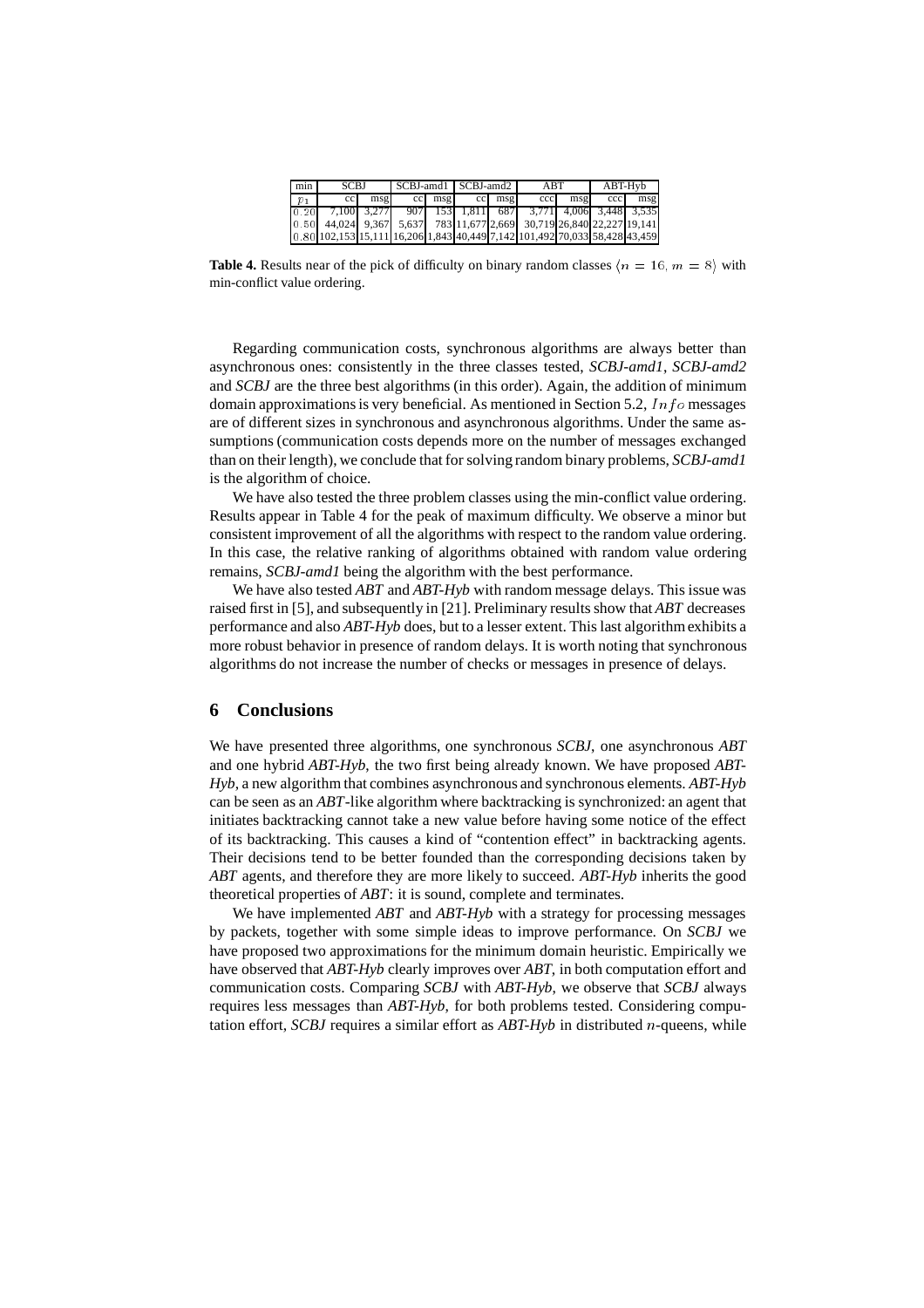*SCBJ* requires more effort than *ABT-Hyb* for binary random problems. However, when enhanced with minimum domain approximation for dynamic variable ordering, *SCBJamd1* is the best algorithm in terms computation effort and in number of messages exchanged. Grouping these evidences together, we conclude that synchonous algorithms enhanced with some minimum domain approximation are globally more efficient than asynchronous ones. This does not mean that synchronous algorithms should always be preferred to asynchronous ones, since they offer different functionalities (synchronous algorithms are less robust to network failures, privacy issues are not considered, etc.). But for applications where efficiency is the main concern, synchronous algorithms seems to be quite good candidates to solve DisCSP.

# **References**

- 1. Bessi`ere C., Maestre A. and Meseguer P. Distributed Dynamic Backtracking.*IJCAI-01 Workshop on Distributed Constraint Reasoning*, 9-16, Seattle, USA, 2001.
- 2. Bitner J. and Reingold E. Backtrack programming techniques. *Communications of the ACM*, **18**:11, 651–656, 1975.
- 3. Collin Z., Dechter R., Shmuel K. On the Feasibility of Distributed Constraint Satisfaction. *In Proc. of the 12th International Joint Conference on Artificial Intelligence, IJCAI-91*, 318– 324, 1991.
- 4. Dechter R. and Pearl J. Network-Based Heuristics for Constraint-Satisfaction Problems. *Artificial Intelligence*, **34**, 1–38, (1988).
- 5. Fernandez C., Bejar R., Krishnamachari Gomes, K. Communication and Computation in Distributed CSP Algorithms. *In Proc. Principles and Practice of Constraint Satisfaction Programming (CP-2002)*, 664–679, Ithaca NY, USA, July, 2002.
- 6. Hamadi Y., Bessière C., Quinqueton J. Backtracking in Distributed Constraint Networks. *In Proc. of the 13th ECAI*, 219–223, Brighton, UK, 1998.
- 7. Hirayama K. and Yokoo M. The Effect of Nogood Learning in Distributed Constraint Satisfaction. *In Proceedings ICDCS'00*, 169–177. 2000
- 8. Meisels A., Kaplansky E., Razgon I., Zivan R. Comparing Performance of Distributed Constraint Processing Algorithms. *AAMAS-02 Workshop on Distributed Constraint Reasoning*, 86–93, Bologna, Italy, 2002.
- 9. Minton S. and Johnston M. and Philips A. and Laird P. Minimizing Conflicts: A Heuristic Repair Method for Constraint Satisfaction and Scheduling Problems. *Artificial Intelligence*, **58**, 161–205, 1992.
- 10. Lamport L. Time, Clock, and the Ordering of Evens in a Distributed System. *Communications of the ACM*, **21(7)**, 558–565, 1978.
- 11. Prosser, P. Hybrid Algorithm for the Constraint Satisfaction Problem. *Computational Intelligence*, **9**, 268–299, 1993.
- 12. Prosser, P. Domain Filtering can Degrade Intelligent Backtracking Search.*Proc. IJCAI*, 262– 267, 1993.
- 13. Silaghi M.C., Sam-Haroud D., Faltings B. Asynchronous Search with Aggregations.*In Proc. of the 17th AAAI*, 917–922, 2000.
- 14. Silaghi M.C., Sam-Haroud D., Faltings B. *Hybridizing ABT and AWC into a polynomial space, complete protocol with reordering*. Tech. Report EPFL, 2001.
- 15. Yokoo M., Durfee E.H., Ishida T., Kuwabara K. Distributed Constraint Satisfaction for Formalizing Distributed Problem Solving. *In Proc. of the 12th International Conference on Distributed Computing System*, 614–621, 1992.